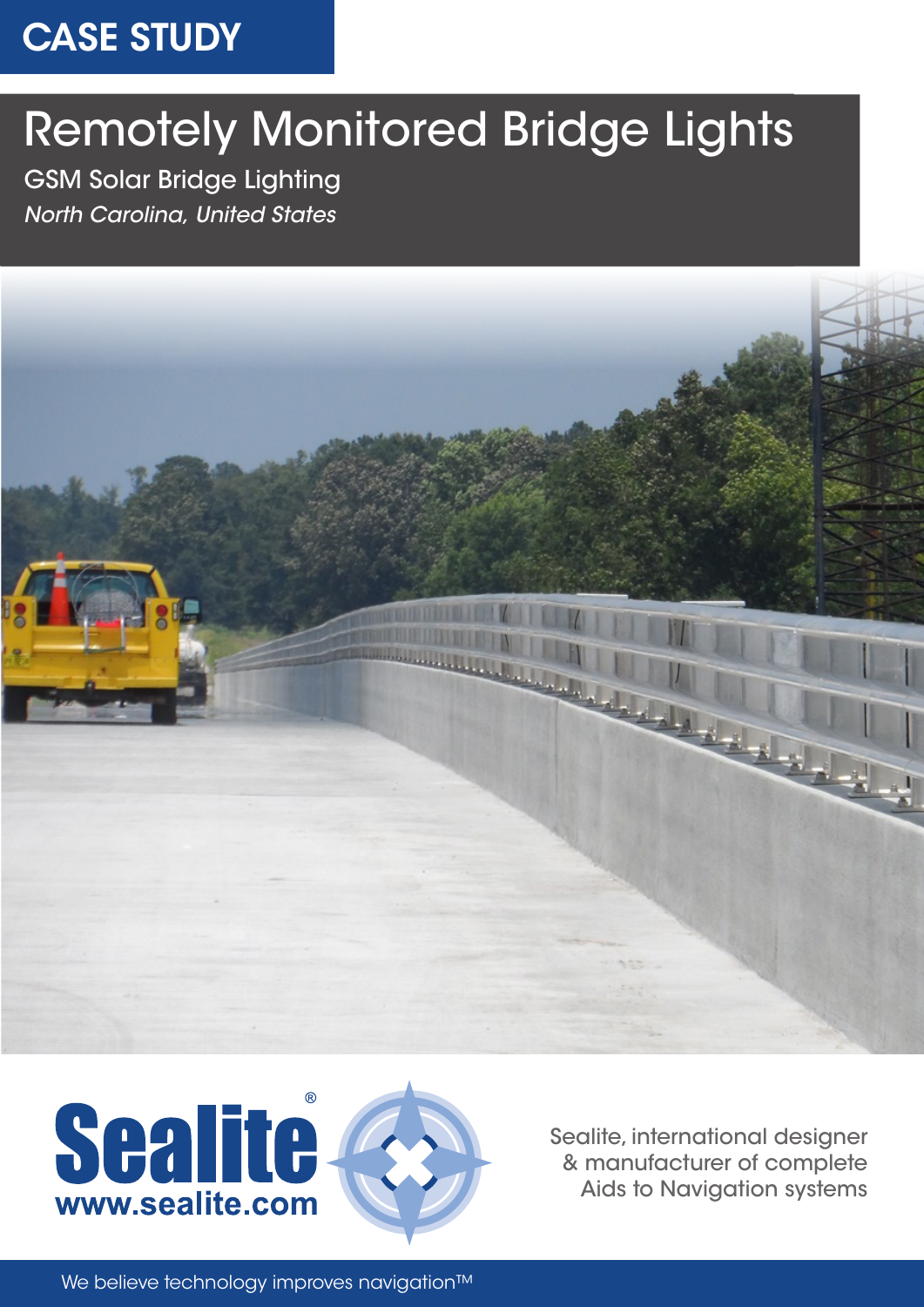## Project Overview

#### Application:

Lighting the Tar Heel Bridge which stretches over the Cape Fear River in a remote, southeastern NC location (2 hrs from Wilmington, NC) Note: The Tar Heel Bridge is a new, replacement bridge.

Product: SL-BR (green & red}, GSM monitoring

Date: July 2016

Location: Tar Heel, North Carolina



### North Carolina Department of Transportation installs Sealite's LED, solar powered, GSM monitored Bridge Lights on its new Tar Heel replacement Bridge

#### **Background**

North Carolina is a state with vast topographical challenges. It boasts a landscape that extends from sea level to mountainous (the Appalachian Mountains, containing the highest point in North America east of the Mississippi). Due to the varied landscape, weather conditions can change frequently and severe weather incidents are common. Such conditions make operations, maintenance and installation of infrastructure timeconsuming, expensive, and difficult. Various levels of equipment and manpower are necessary to reach, repair or maintain such infrastructure, depending on locale.

#### **Challenges**

The NC DOT expends significant funds dispatching crews to remote locations to monitor the operation of bridge lighting. As the new Tar Heel Bridge was being built (replacing the prior bridge), the NC DOT was looking for lighting alternatives.

They required lighting that did not require the installation of expensive electrical cabling and conduit. They also sought remote operation and monitoring to limit on-site operational status checks, necessary following severe weather incidents.

#### **Solution**

The installation of Sealite's solar powered SL-BR Bridge Lights removed the need to run electrical conduit, making for an easier installation. GSM monitoring allowed the NCDOT to remotely monitor light operating conditions from their offices, approximately two hours away. Diagnostics such as lantern status, battery condition and GPS positioning are sent via email, text, or viewed on Sealite's secure web portal, providing current light status reports.

Once installed, no special vehicular equipment was needed to reach the lights for status checks, saving the NCDOT additional costs in both labor and operation.

"The NC DOT chose bridge lights from Sealite because the taxpayers of North Carolina will realize both initial and ongoing monetary savings from their purchase. Since the lights can be monitored right from our computers and phones, we no longer have the travel and labor expenses of sending crews long distances to gather the required operational information.

Also, since the lights are solar powered, we no longer need to worry about disruptions in utility services after severe weather incidents. The installation was easy since it did not require an electrical service, conduit or wiring to be run. The Sealite Bridge Light system is the best choice for this North Carolina bridge and the taxpayers of our state."

*John Lange, Electronics Technician-Structures Management*